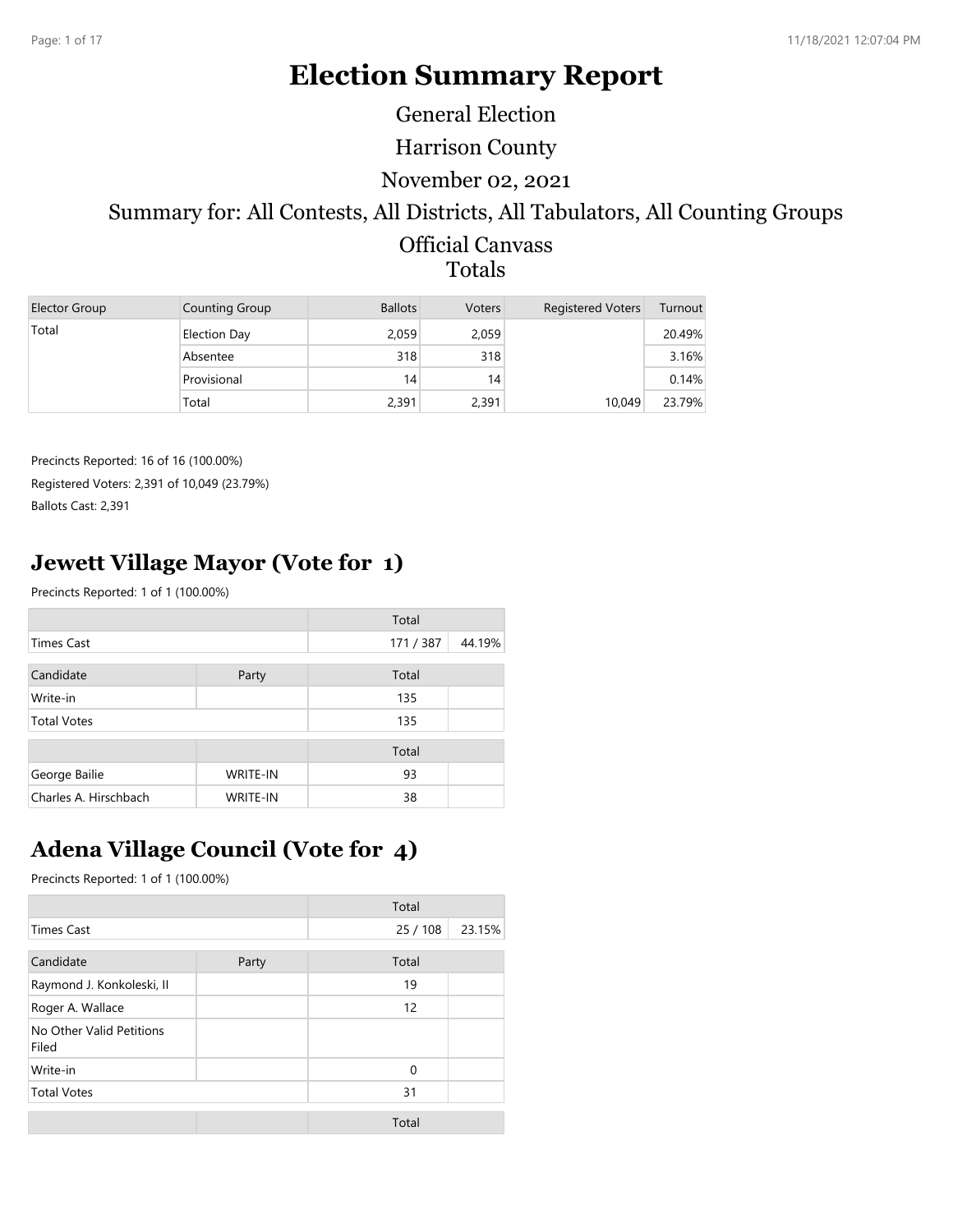#### **Bowerston Village Council (Vote for 4)**

Precincts Reported: 1 of 1 (100.00%)

|                     |       | Total    |        |
|---------------------|-------|----------|--------|
| <b>Times Cast</b>   |       | 45 / 192 | 23.44% |
| Candidate           | Party | Total    |        |
| Paula R. Beamer     |       | 33       |        |
| Karen A. Donovan    |       | 26       |        |
| Melodie Jarvis Beck |       | 27       |        |
| Polly A. Wolfe      |       | 26       |        |
| <b>Total Votes</b>  |       | 112      |        |
|                     |       | Total    |        |

## **Bowerston Village Council Unexpired Term 12/21/23 (Vote for 1)**

Precincts Reported: 1 of 1 (100.00%)

|                     |       | Total    |        |
|---------------------|-------|----------|--------|
| Times Cast          |       | 45 / 192 | 23.44% |
| Candidate           | Party | Total    |        |
| Juliet Ann Humphrey |       | 29       |        |
| <b>Total Votes</b>  |       | 29       |        |
|                     |       | Total    |        |

### **Cadiz Village Council (Vote for 4)**

|                                   |                 | Total       |        |
|-----------------------------------|-----------------|-------------|--------|
| <b>Times Cast</b>                 |                 | 331 / 2,118 | 15.63% |
|                                   |                 |             |        |
| Candidate                         | Party           | Total       |        |
| Salvatore Deluca                  |                 | 185         |        |
| No Other Valid Petitions<br>Filed |                 |             |        |
| Write-in                          |                 | 94          |        |
| <b>Total Votes</b>                |                 | 279         |        |
|                                   |                 |             |        |
|                                   |                 | Total       |        |
| John Vermillion, Jr               | <b>WRITE-IN</b> | 84          |        |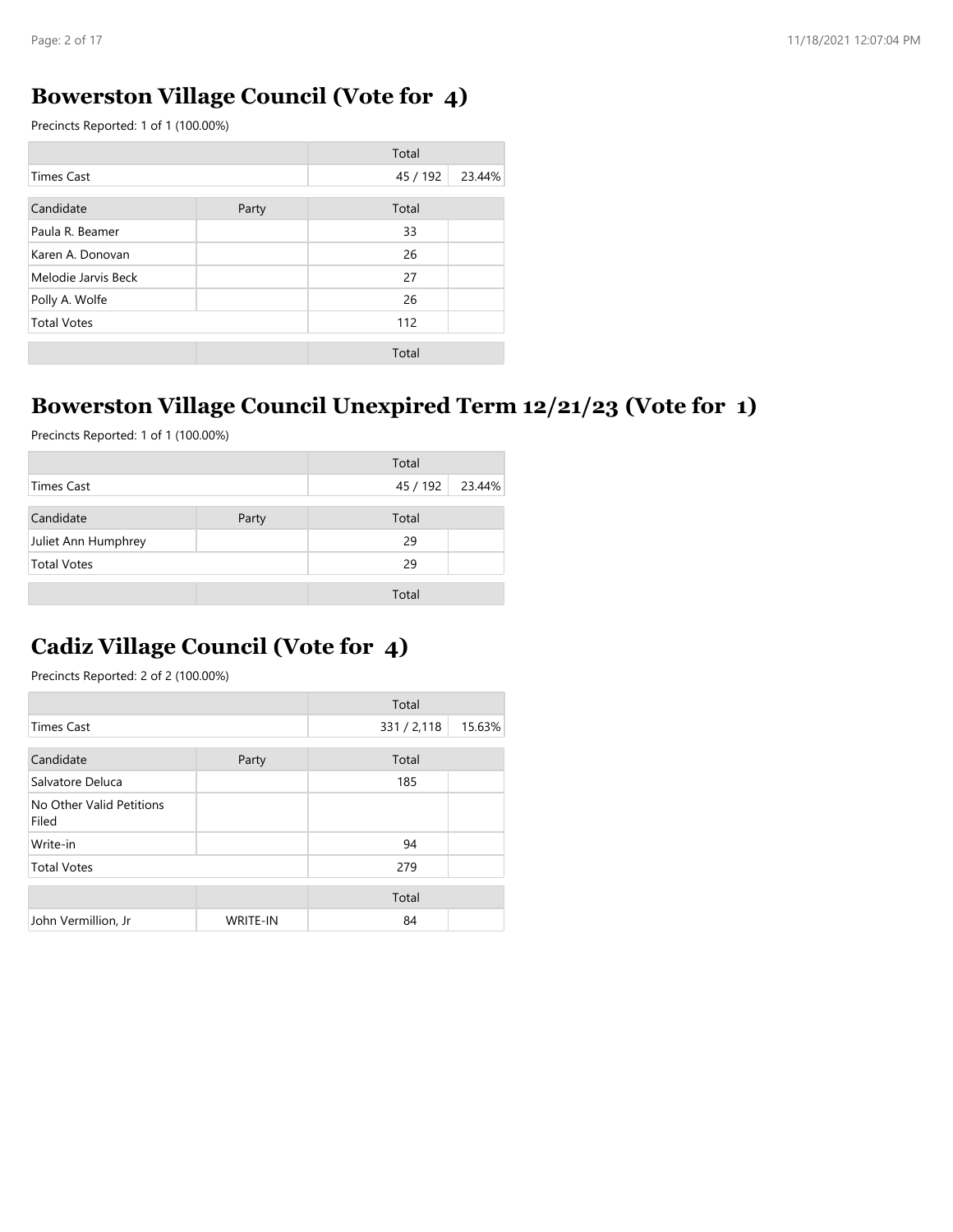### **Deersville Village Council (Vote for 4)**

Precincts Reported: 1 of 1 (100.00%)

|                                   |       | Total |        |
|-----------------------------------|-------|-------|--------|
| <b>Times Cast</b>                 |       | 9/49  | 18.37% |
| Candidate                         | Party | Total |        |
| Jodell Mitchell                   |       | 9     |        |
| No Other Valid Petitions<br>Filed |       |       |        |
| <b>Total Votes</b>                |       | 9     |        |
|                                   |       | Total |        |

### **Freeport Village Council (Vote for 4)**

Precincts Reported: 1 of 1 (100.00%)

|                                   |       | Total    |        |
|-----------------------------------|-------|----------|--------|
| <b>Times Cast</b>                 |       | 50 / 206 | 24.27% |
| Candidate                         | Party | Total    |        |
| Orval Gosnell                     |       | 33       |        |
| John Koch                         |       | 45       |        |
| Shelly Patterson                  |       | 40       |        |
| No Other Valid Petitions<br>Filed |       |          |        |
| <b>Total Votes</b>                |       | 118      |        |
|                                   |       | Total    |        |

### **Harrisville Village Council (Vote for 4)**

|                    |       | Total  |        |
|--------------------|-------|--------|--------|
| Times Cast         |       | 19/122 | 15.57% |
|                    |       |        |        |
| Candidate          | Party | Total  |        |
| No Candidate Filed |       |        |        |
| <b>Total Votes</b> |       | 0      |        |
|                    |       |        |        |
|                    |       | Total  |        |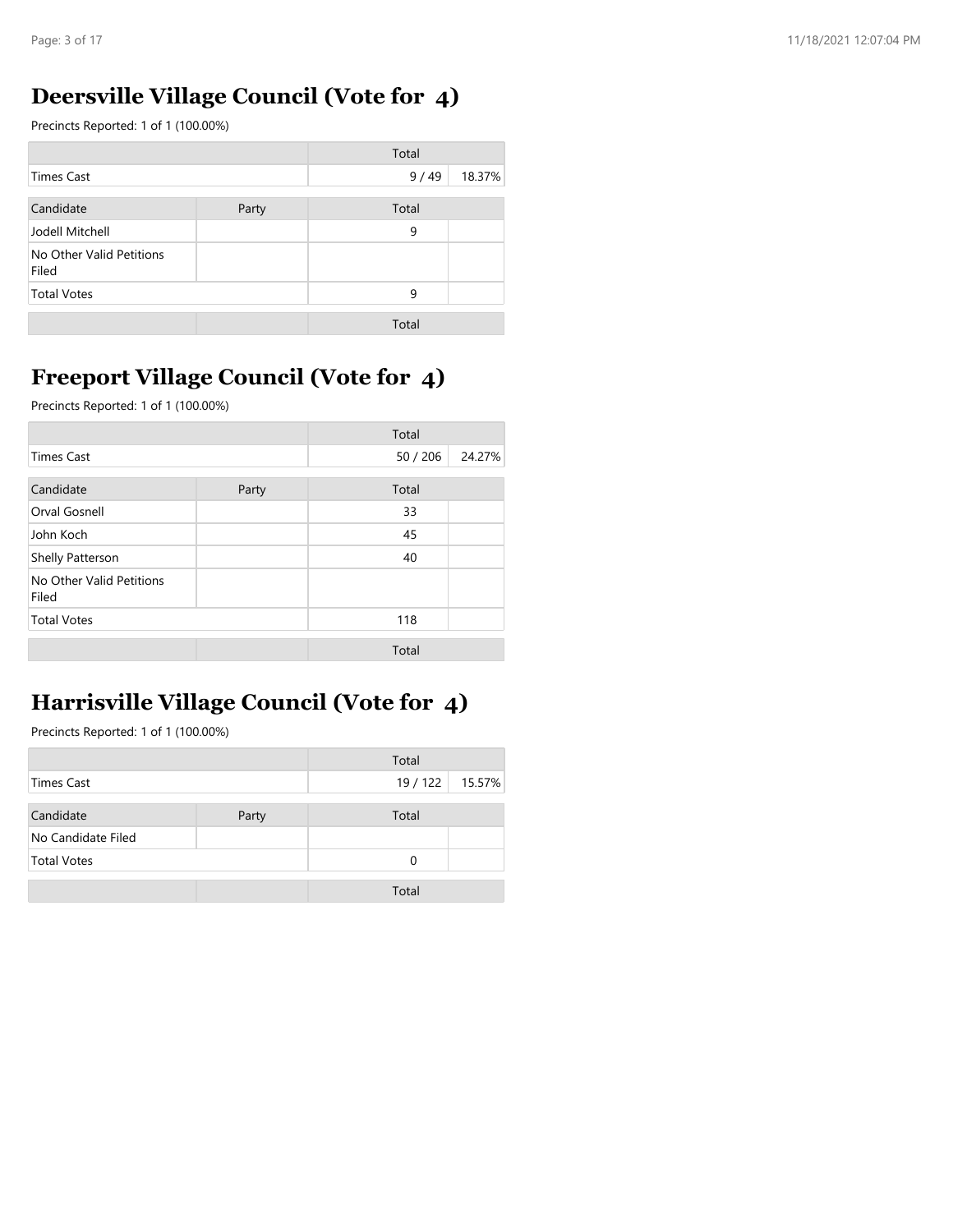### **Hopedale Village Council (Vote for 4)**

Precincts Reported: 1 of 1 (100.00%)

|                       |                 | Total     |        |
|-----------------------|-----------------|-----------|--------|
| Times Cast            |                 | 255 / 619 | 41.20% |
| Candidate             | Party           | Total     |        |
| Jonathan Ryan Cortez  |                 | 168       |        |
| Donald R. Jochims     |                 | 164       |        |
| William P. Luther, IV |                 | 129       |        |
| Write-in              |                 | 17        |        |
| <b>Total Votes</b>    |                 | 478       |        |
|                       |                 | Total     |        |
| Robert E. Toker       | <b>WRITE-IN</b> | 12        |        |

### **Jewett Village Council (Vote for 4)**

Precincts Reported: 1 of 1 (100.00%)

|                       |       | Total   |        |
|-----------------------|-------|---------|--------|
| <b>Times Cast</b>     |       | 171/387 | 44.19% |
| Candidate             | Party | Total   |        |
| Danny Dray            |       | 68      |        |
| Cheyenne Locko        |       | 59      |        |
| <b>Rick Meneely</b>   |       | 49      |        |
| Paul Prevot, Jr       |       | 105     |        |
| <b>Steven Stewart</b> |       | 71      |        |
| Tammy M. Verhovec     |       | 76      |        |
| Joshua Walters        |       | 114     |        |
| <b>Total Votes</b>    |       | 542     |        |
|                       |       | Total   |        |

## **New Athens Village Council (Vote for 4)**

|                     |       | Total    |        |
|---------------------|-------|----------|--------|
| <b>Times Cast</b>   |       | 35 / 199 | 17.59% |
| Candidate           | Party | Total    |        |
| No Candidiate Filed |       |          |        |
| <b>Total Votes</b>  |       | $\Omega$ |        |
|                     |       | Total    |        |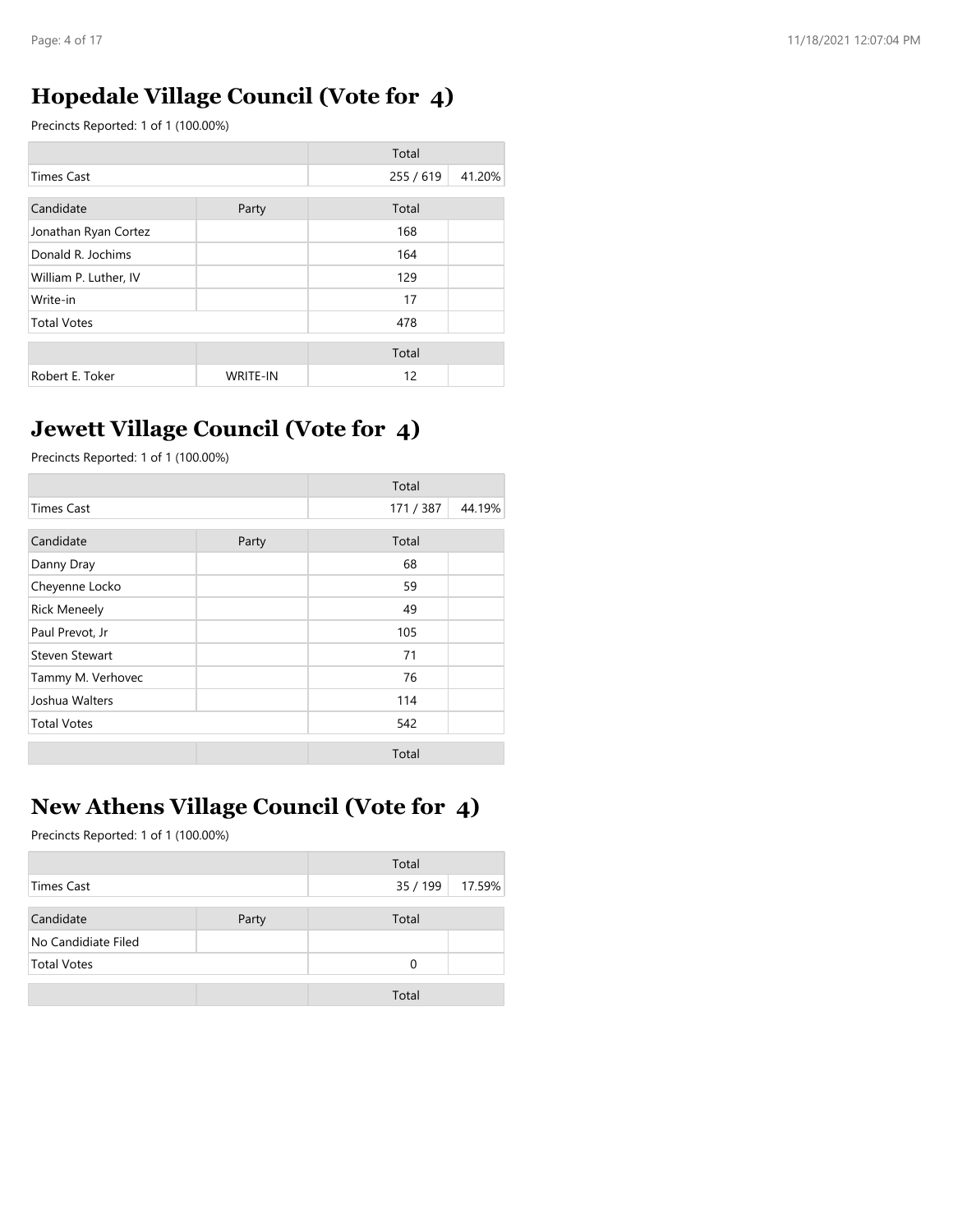### **Scio Village Council (Vote for 4)**

Precincts Reported: 1 of 1 (100.00%)

|                                   |       | Total    |        |
|-----------------------------------|-------|----------|--------|
| <b>Times Cast</b>                 |       | 53 / 429 | 12.35% |
| Candidate                         | Party | Total    |        |
| <b>Betty Gotschall</b>            |       | 33       |        |
| Kari Salsberry                    |       | 28       |        |
| Erin E. Thompson                  |       | 31       |        |
| No Other Valid Petitions<br>Filed |       |          |        |
| <b>Total Votes</b>                |       | 92       |        |
|                                   |       | Total    |        |

### **Adena Village Board of Public Affairs (Vote for 2)**

Precincts Reported: 1 of 1 (100.00%)

|                    |       | Total    |        |
|--------------------|-------|----------|--------|
| Times Cast         |       | 25 / 108 | 23.15% |
| Candidate          | Party | Total    |        |
| No Candidate Filed |       |          |        |
| <b>Total Votes</b> |       | $\Omega$ |        |
|                    |       | Total    |        |

## **Hopedale Village Board of Public Affairs (Vote for 2)**

Precincts Reported: 1 of 1 (100.00%)

|                    |       | Total     |        |
|--------------------|-------|-----------|--------|
| Times Cast         |       | 255 / 619 | 41.20% |
| Candidate          | Party | Total     |        |
| No Candidate Filed |       |           |        |
| <b>Total Votes</b> |       | 0         |        |
|                    |       | Total     |        |

### **Archer Twp. Trustee (Vote for 2)**

|                       |       | Total  |        |
|-----------------------|-------|--------|--------|
| <b>Times Cast</b>     |       | 71/213 | 33.33% |
| Candidate             | Party | Total  |        |
| James Edward Albright |       | 30     |        |
| Troy Blackburn        |       | 40     |        |
| Aaron L. Dodds        |       | 42     |        |
| <b>Total Votes</b>    |       | 112    |        |
|                       |       | Total  |        |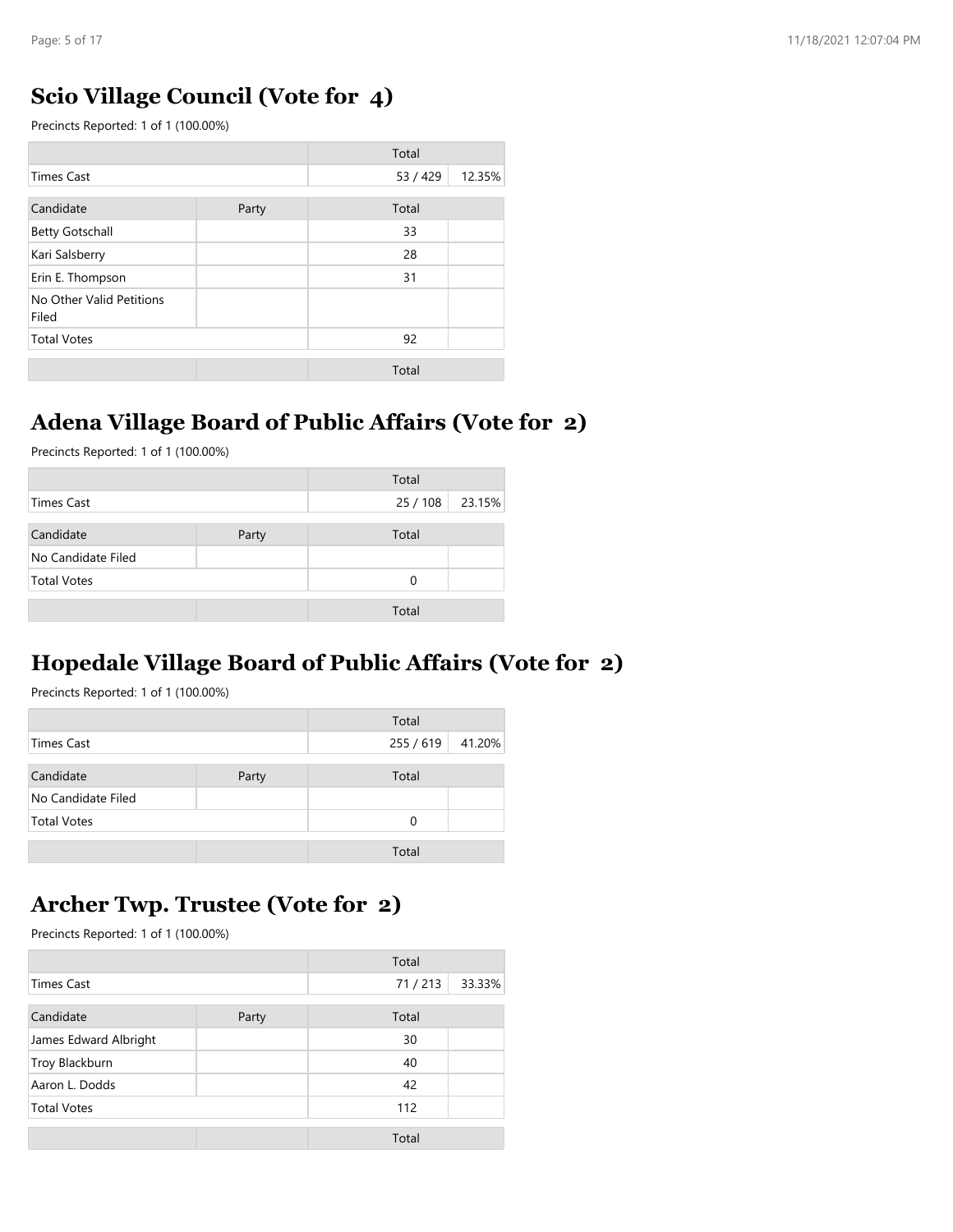### **Athens Twp. Trustee (Vote for 2)**

Precincts Reported: 1 of 1 (100.00%)

|                    |       | Total    |        |
|--------------------|-------|----------|--------|
| <b>Times Cast</b>  |       | 59 / 332 | 17.77% |
| Candidate          | Party | Total    |        |
| David Butler       |       | 39       |        |
| Michael Saffell    |       | 32       |        |
| <b>Total Votes</b> |       | 71       |        |
|                    |       | Total    |        |

### **Cadiz Twp. Trustee (Vote for 2)**

Precincts Reported: 2 of 2 (100.00%)

|                    |       | Total       |        |
|--------------------|-------|-------------|--------|
| Times Cast         |       | 373 / 2,349 | 15.88% |
| Candidate          | Party | Total       |        |
| Clint A. Barr      |       | 313         |        |
| C Scott Porter     |       | 226         |        |
| <b>Total Votes</b> |       | 539         |        |
|                    |       | Total       |        |

# **Freeport Twp. Trustee (Vote for 2)**

Precincts Reported: 1 of 1 (100.00%)

|                    |       | Total   |        |
|--------------------|-------|---------|--------|
| Times Cast         |       | 115/511 | 22.50% |
| Candidate          | Party | Total   |        |
| Randy Cunningham   |       | 95      |        |
| Jimmy Hershman     |       | 86      |        |
| <b>Total Votes</b> |       | 181     |        |
|                    |       | Total   |        |

### **Franklin Twp. Trustee (Vote for 2)**

|                     |       | Total  |        |
|---------------------|-------|--------|--------|
| <b>Times Cast</b>   |       | 87/418 | 20.81% |
| Candidate           | Party | Total  |        |
| <b>Richard Huff</b> |       | 69     |        |
| <b>Todd Smith</b>   |       | 68     |        |
| <b>Total Votes</b>  |       | 137    |        |
|                     |       | Total  |        |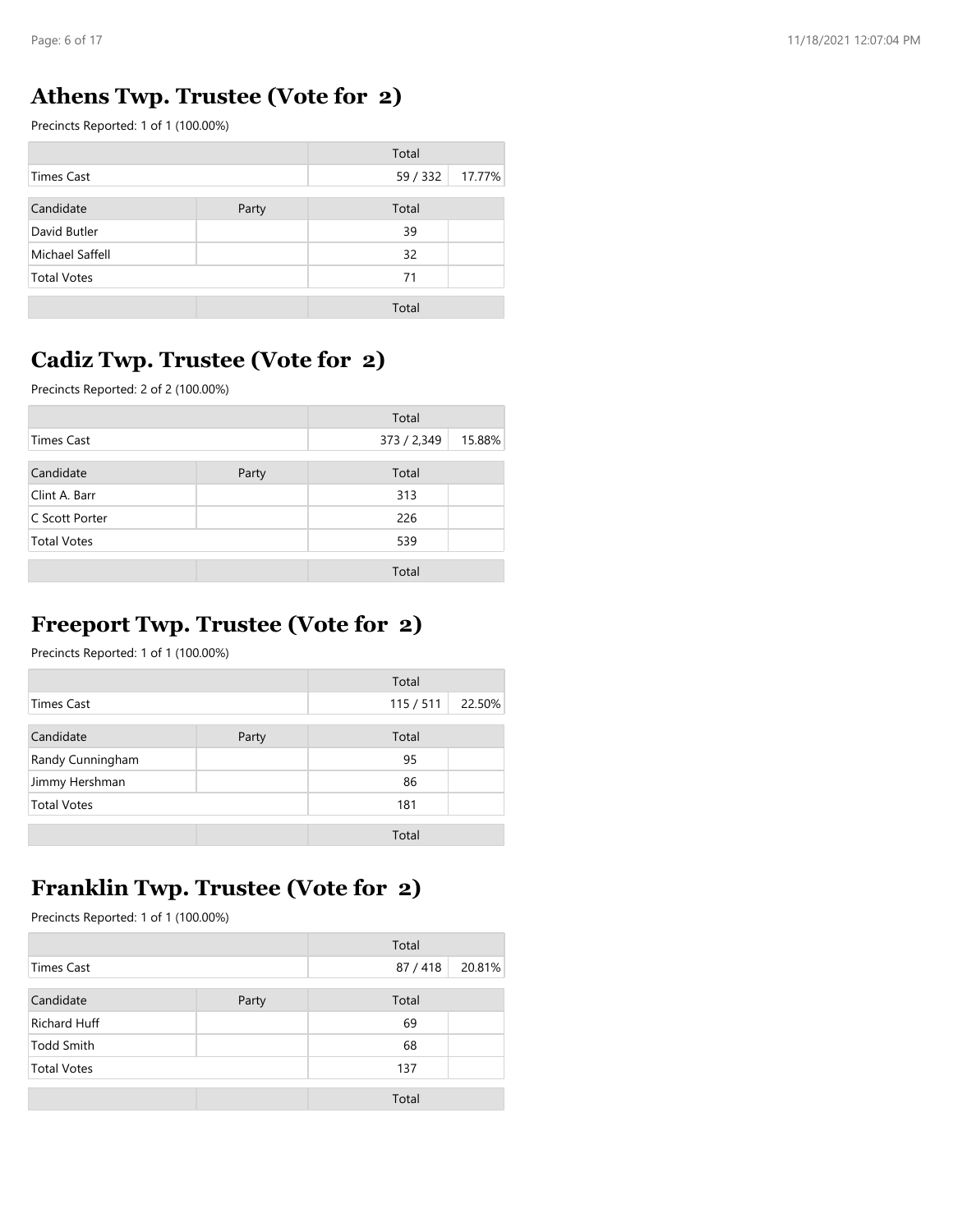### **Franklin Twp. Trustee Unexpired Term 12/31/23 (Vote for 1)**

Precincts Reported: 1 of 1 (100.00%)

|                    |       | Total  |        |
|--------------------|-------|--------|--------|
| Times Cast         |       | 87/418 | 20.81% |
| Candidate          | Party | Total  |        |
| Troy Burdette      |       | 76     |        |
| <b>Total Votes</b> |       | 76     |        |
|                    |       | Total  |        |

### **German Twp. Trustee (Vote for 2)**

Precincts Reported: 1 of 1 (100.00%)

|                    |       | Total     |        |
|--------------------|-------|-----------|--------|
| <b>Times Cast</b>  |       | 205 / 534 | 38.39% |
| Candidate          | Party | Total     |        |
| Dusten Dulkoski    |       | 59        |        |
| Dale Frank Kellar  |       | 105       |        |
| D Ray Marker       |       | 101       |        |
| Nick Ramsey        |       | 84        |        |
| <b>Total Votes</b> |       | 349       |        |
|                    |       | Total     |        |

### **Green Twp. Trustee (Vote for 2)**

Precincts Reported: 1 of 1 (100.00%)

|                       |       | Total       |        |
|-----------------------|-------|-------------|--------|
| <b>Times Cast</b>     |       | 453 / 1,242 | 36.47% |
| Candidate             | Party | Total       |        |
| <b>Ronald Hawkins</b> |       | 220         |        |
| James Lathem, Jr      |       | 95          |        |
| James E. Moore        |       | 57          |        |
| Jon Paul Pelegreen    |       | 224         |        |
| James Ward            |       | 154         |        |
| <b>Total Votes</b>    |       | 750         |        |
|                       |       | Total       |        |

### **Monroe Twp. Trustee (Vote for 2)**

|                      |       | Total     |        |
|----------------------|-------|-----------|--------|
| Times Cast           |       | 130 / 691 | 18.81% |
| Candidate            | Party | Total     |        |
| <b>Andrew Slentz</b> |       | 95        |        |
| Brian Vitagliano     |       | 88        |        |
| <b>Total Votes</b>   |       | 183       |        |
|                      |       | Total     |        |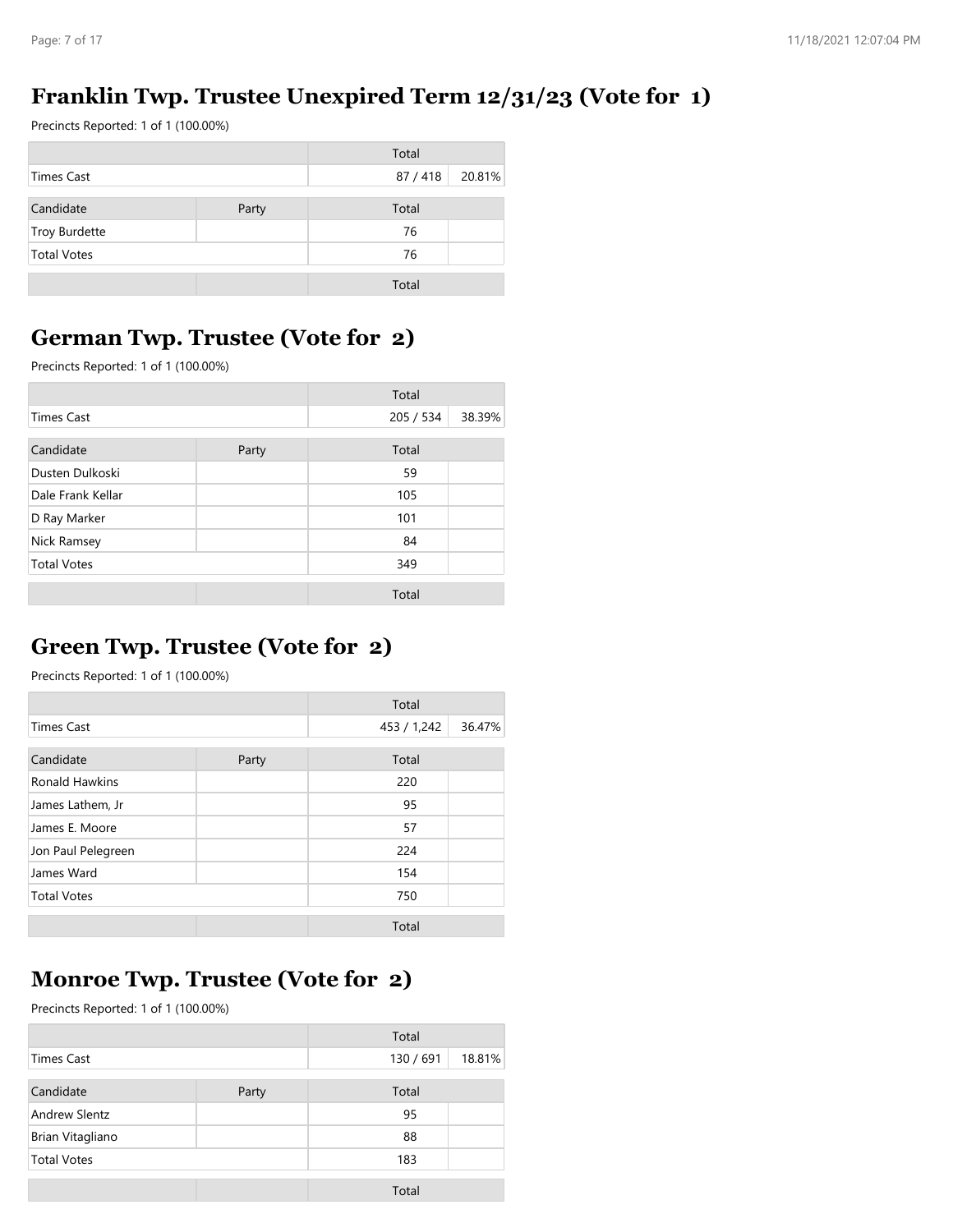### **Moorefield Twp. Trustee (Vote for 2)**

Precincts Reported: 1 of 1 (100.00%)

|                    |       | Total    |        |
|--------------------|-------|----------|--------|
| Times Cast         |       | 75 / 279 | 26.88% |
| Candidate          | Party | Total    |        |
| Jody Hyde          |       | 66       |        |
| <b>Rick Moore</b>  |       | 62       |        |
| <b>Total Votes</b> |       | 128      |        |
|                    |       | Total    |        |

#### **Moorefield Twp. Trustee Unexpired Term 12/31/23 (Vote for 1)**

Precincts Reported: 1 of 1 (100.00%)

|                    |       | Total    |        |
|--------------------|-------|----------|--------|
| Times Cast         |       | 75 / 279 | 26.88% |
| Candidate          | Party | Total    |        |
| Kevin Johnson      |       | 69       |        |
| <b>Total Votes</b> |       | 69       |        |
|                    |       | Total    |        |

### **North Twp. Trustee (Vote for 2)**

Precincts Reported: 1 of 1 (100.00%)

|                    |       | Total     |        |
|--------------------|-------|-----------|--------|
| Times Cast         |       | 144 / 933 | 15.43% |
| Candidate          | Party | Total     |        |
| Travis D. Albaugh  |       | 100       |        |
| Danny L. Henry     |       | 86        |        |
| <b>Total Votes</b> |       | 186       |        |
|                    |       | Total     |        |

### **Nottingham Twp. Trustee (Vote for 2)**

|                    |       | Total  |        |
|--------------------|-------|--------|--------|
| Times Cast         |       | 58/215 | 26.98% |
| Candidate          | Party | Total  |        |
| Shirley J. Fair    |       | 39     |        |
| Anthony M. Knight  |       | 50     |        |
| <b>Total Votes</b> |       | 89     |        |
|                    |       | Total  |        |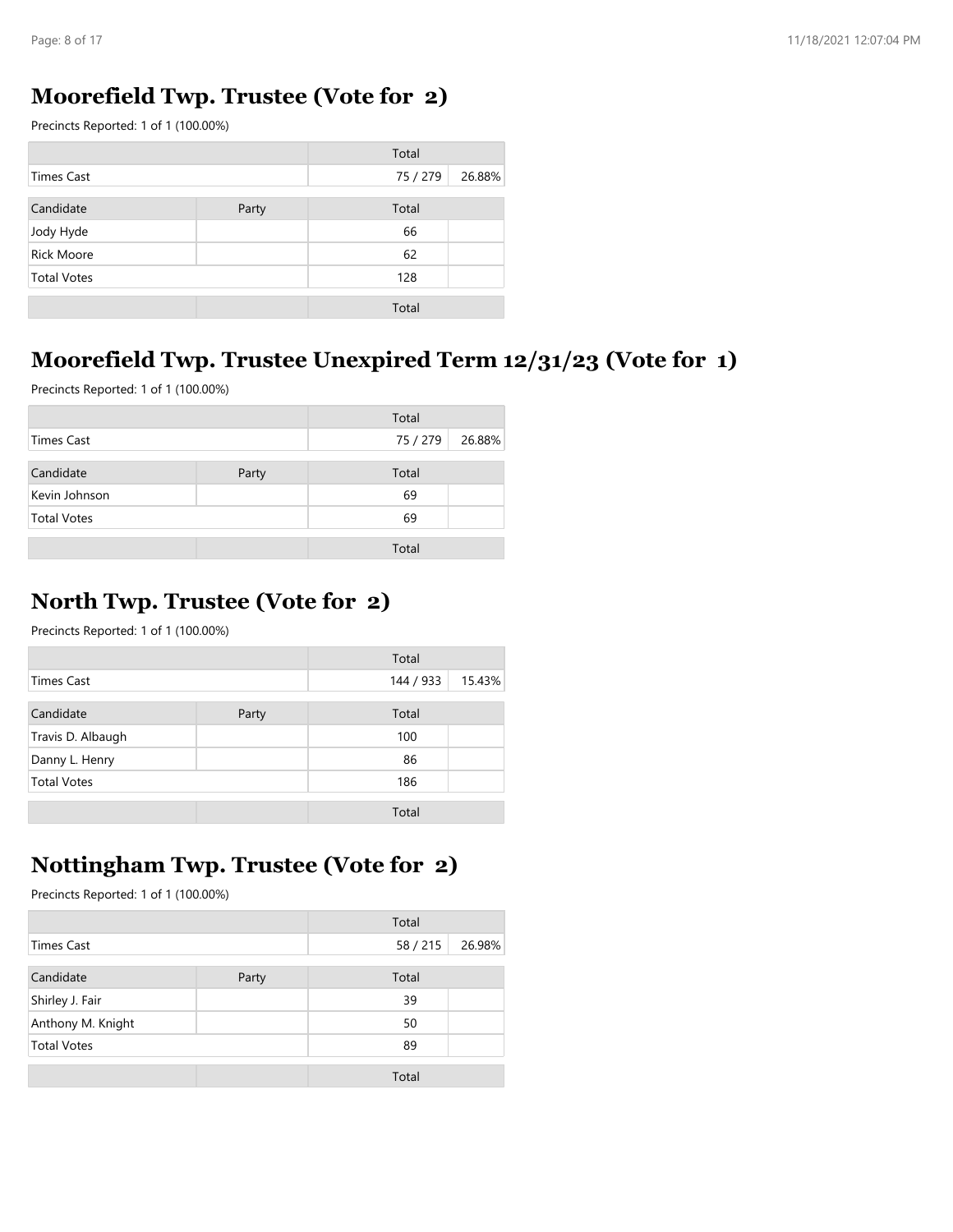### **Rumley Twp. Trustee (Vote for 2)**

Precincts Reported: 1 of 1 (100.00%)

|                    |       | Total     |        |
|--------------------|-------|-----------|--------|
| Times Cast         |       | 302 / 857 | 35.24% |
| Candidate          | Party | Total     |        |
| Kevin L. Arbaugh   |       | 247       |        |
| Andrew G. Lee      |       | 170       |        |
| <b>Total Votes</b> |       | 417       |        |
|                    |       | Total     |        |

### **Shortcreek Twp. Trustee (Vote for 2)**

Precincts Reported: 1 of 1 (100.00%)

|                    |       | Total     |        |
|--------------------|-------|-----------|--------|
| <b>Times Cast</b>  |       | 178 / 768 | 23.18% |
| Candidate          | Party | Total     |        |
| Dewey Allison      |       | 54        |        |
| Jay Hopkins        |       | 120       |        |
| David Richardson   |       | 104       |        |
| <b>Total Votes</b> |       | 278       |        |
|                    |       | Total     |        |

### **Stock Twp. Trustee (Vote for 2)**

Precincts Reported: 1 of 1 (100.00%)

|                      |       | Total  |        |
|----------------------|-------|--------|--------|
| Times Cast           |       | 61/345 | 17.68% |
| Candidate            | Party | Total  |        |
| Douglas W. Henderson |       | 47     |        |
| Mike Henderson       |       | 48     |        |
| <b>Total Votes</b>   |       | 95     |        |
|                      |       | Total  |        |

## **Washington Twp. Trustee (Vote for 2)**

|                    |       | Total  |        |
|--------------------|-------|--------|--------|
| <b>Times Cast</b>  |       | 80/362 | 22.10% |
| Candidate          | Party | Total  |        |
| Lucas Pulley       |       | 45     |        |
| Scott Reynolds     |       | 65     |        |
| <b>Total Votes</b> |       | 110    |        |
|                    |       | Total  |        |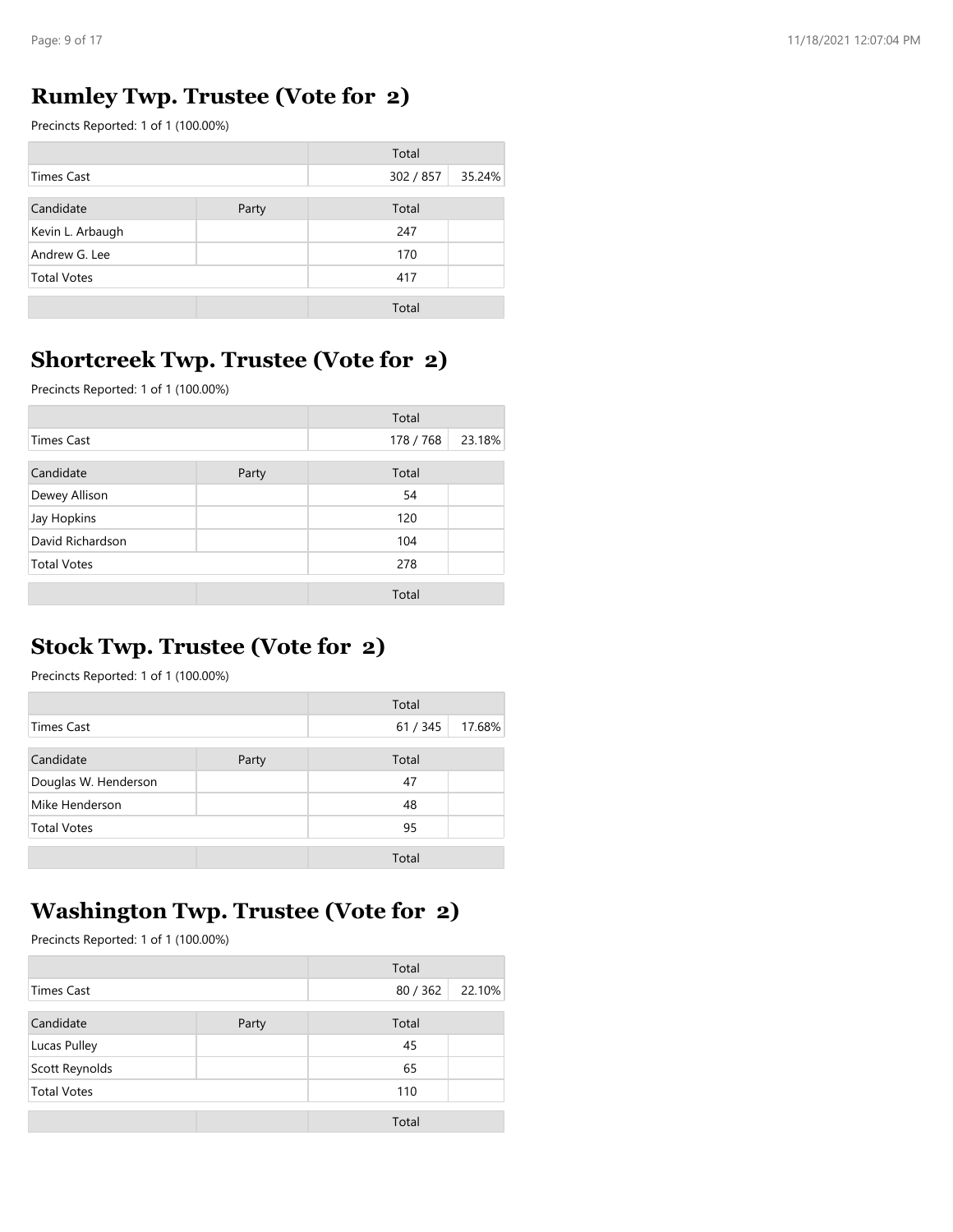### **Jefferson County Educational Service Center (Vote for 3)**

Precincts Reported: 3 of 3 (100.00%)

|                               |       | Total     |        |
|-------------------------------|-------|-----------|--------|
| <b>Times Cast</b>             |       | 157 / 619 | 25.36% |
| Candidate                     | Party | Total     |        |
| Barbara Donahue<br>Cunningham |       | 76        |        |
| Larry George                  |       | 91        |        |
| Barry Gullen                  |       | 46        |        |
| <b>Total Votes</b>            |       | 213       |        |
|                               |       | Total     |        |

#### **Jefferson County Educational Service Center Unexpired Term 12/31/23 (Vote for 1)**

Precincts Reported: 3 of 3 (100.00%)

|                    |       | Total            |  |
|--------------------|-------|------------------|--|
| Times Cast         |       | 157 / 619 25.36% |  |
| Candidate          | Party | Total            |  |
| Toni Jean Dondzila |       | 97               |  |
| <b>Total Votes</b> |       | 97               |  |
|                    |       | Total            |  |

### **East Central Ohio Educational Service Center (Vote for 1)**

Precincts Reported: 4 of 4 (100.00%)

|                    |                 | Total     |        |
|--------------------|-----------------|-----------|--------|
| Times Cast         |                 | 162 / 888 | 18.24% |
| Candidate          | Party           | Total     |        |
| Write-in           |                 | 11        |        |
| <b>Total Votes</b> |                 | 11        |        |
|                    |                 | Total     |        |
| Ryan Dunfee        | <b>WRITE-IN</b> | 4         |        |

### **Buckeye Local School Board Member (Vote for 3)**

|                       |       | Total     |        |
|-----------------------|-------|-----------|--------|
| <b>Times Cast</b>     |       | 133 / 553 | 24.05% |
| Candidate             | Party | Total     |        |
| Mark S. Miller        |       | 62        |        |
| <b>Clint Powell</b>   |       | 89        |        |
| <b>Brooke Stingle</b> |       | 53        |        |
| Ashley West           |       | 65        |        |
| <b>Total Votes</b>    |       | 269       |        |
|                       |       | Total     |        |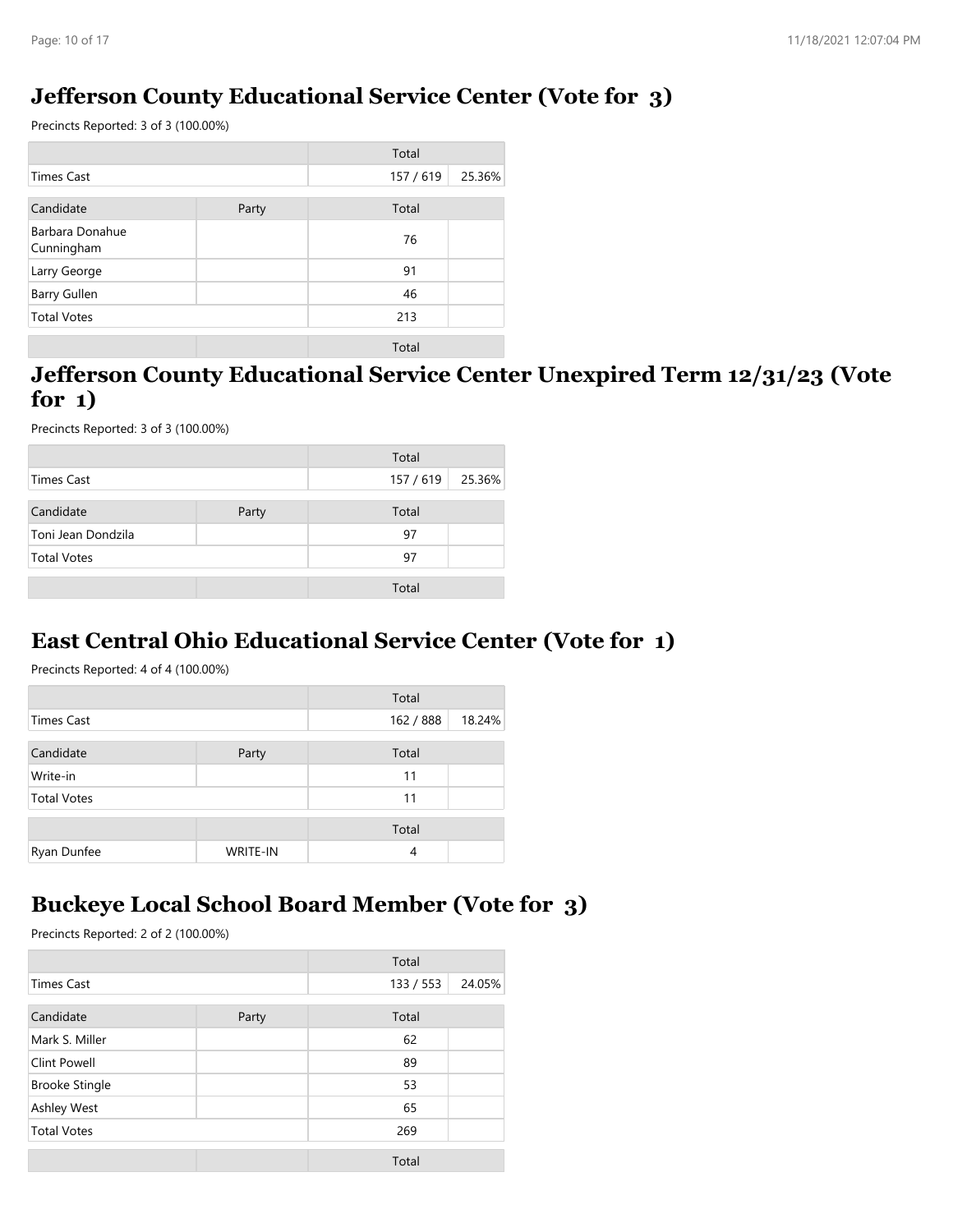#### **Conotton Valley School Board Member (Vote for 3)**

Precincts Reported: 3 of 3 (100.00%)

|                                   |       | Total     |        |
|-----------------------------------|-------|-----------|--------|
| <b>Times Cast</b>                 |       | 162 / 888 | 18.24% |
| Candidate                         | Party | Total     |        |
| Jason Galigher                    |       | 99        |        |
| Kevin Willoughby                  |       | 129       |        |
| No Other Valid Petitions<br>Filed |       |           |        |
| <b>Total Votes</b>                |       | 228       |        |
|                                   |       | Total     |        |

#### **Edison Local School Board Member (Vote for 3)**

Precincts Reported: 1 of 1 (100.00%)

|                    |       | Total |        |
|--------------------|-------|-------|--------|
| <b>Times Cast</b>  |       | 24/66 | 36.36% |
| Candidate          | Party | Total |        |
| Anna Ault          |       | 11    |        |
| Aaron Richardson   |       | 16    |        |
| Ronald L. Smyth    |       | 17    |        |
| <b>Total Votes</b> |       | 44    |        |
|                    |       | Total |        |

### **Harrison Hills School Board Member (Vote for 3)**

|                    |       | Total         |        |
|--------------------|-------|---------------|--------|
| <b>Times Cast</b>  |       | 2,072 / 8,542 | 24.26% |
| Candidate          | Party | Total         |        |
| Deborah Kenny      |       | 1,243         |        |
| DJ. Watson         |       | 1,194         |        |
| Kristen Willis     |       | 1,064         |        |
| <b>Total Votes</b> |       | 3,501         |        |
|                    |       | Total         |        |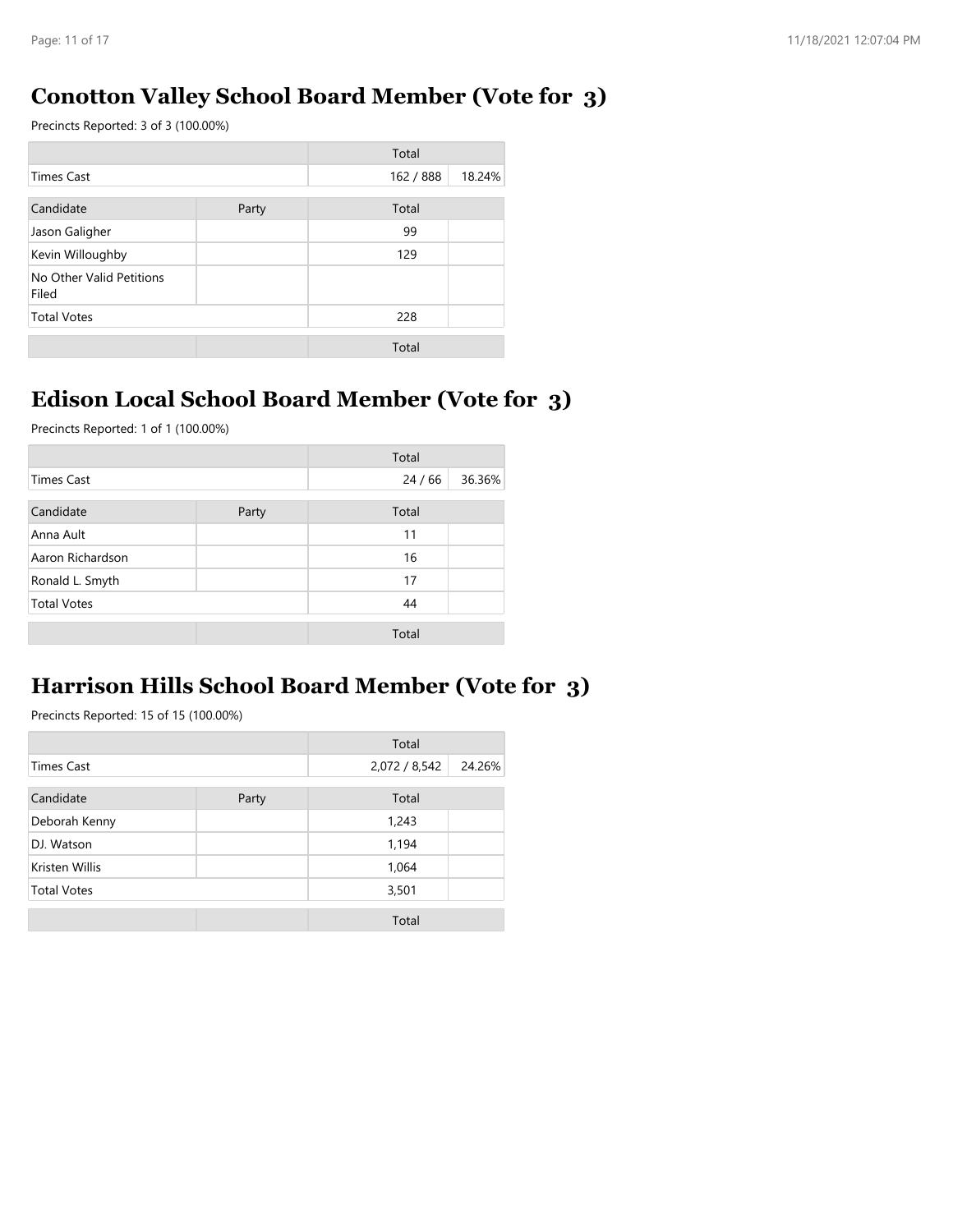#### **Union Local School Board Member (Vote for 3)**

Precincts Reported: 1 of 1 (100.00%)

|                       |       | Total       |     |
|-----------------------|-------|-------------|-----|
| <b>Times Cast</b>     |       | 0/0         | N/A |
| Candidate             | Party | Total       |     |
| Alan Bretz            |       | $\mathbf 0$ |     |
| Larry Cain            |       | 0           |     |
| Dylan R. Fowkes       |       | $\Omega$    |     |
| <b>Edward Stenger</b> |       | $\Omega$    |     |
| David Taylor          |       | $\Omega$    |     |
| <b>Total Votes</b>    |       | $\Omega$    |     |
|                       |       | Total       |     |

#### **Harrison County Ohio Cooperative Extension Service (Vote for 1)**

Precincts Reported: 16 of 16 (100.00%)

|                      |       | Total          |        |
|----------------------|-------|----------------|--------|
| Times Cast           |       | 2,391 / 10,049 | 23.79% |
| Candidate            | Party | Total          |        |
| For the Tax Levy     |       | 1,654          |        |
| Against the Tax Levy |       | 699            |        |
| <b>Total Votes</b>   |       | 2,353          |        |
|                      |       | Total          |        |

### **Adena Village Police Protection 3 mill (Vote for 1)**

Precincts Reported: 1 of 1 (100.00%)

|                      |       | Total  |        |
|----------------------|-------|--------|--------|
| <b>Times Cast</b>    |       | 25/108 | 23.15% |
| Candidate            | Party | Total  |        |
| For the Tax Levy     |       | 20     |        |
| Against the Tax Levy |       | 5      |        |
| <b>Total Votes</b>   |       | 25     |        |
|                      |       | Total  |        |

### **Adena Village Current Expenses 6 mill (Vote for 1)**

|                      |       | Total  |        |
|----------------------|-------|--------|--------|
| <b>Times Cast</b>    |       | 25/108 | 23.15% |
| Candidate            | Party | Total  |        |
| For the Tax Levy     |       | 19     |        |
| Against the Tax Levy |       | 6      |        |
| <b>Total Votes</b>   |       | 25     |        |
|                      |       | Total  |        |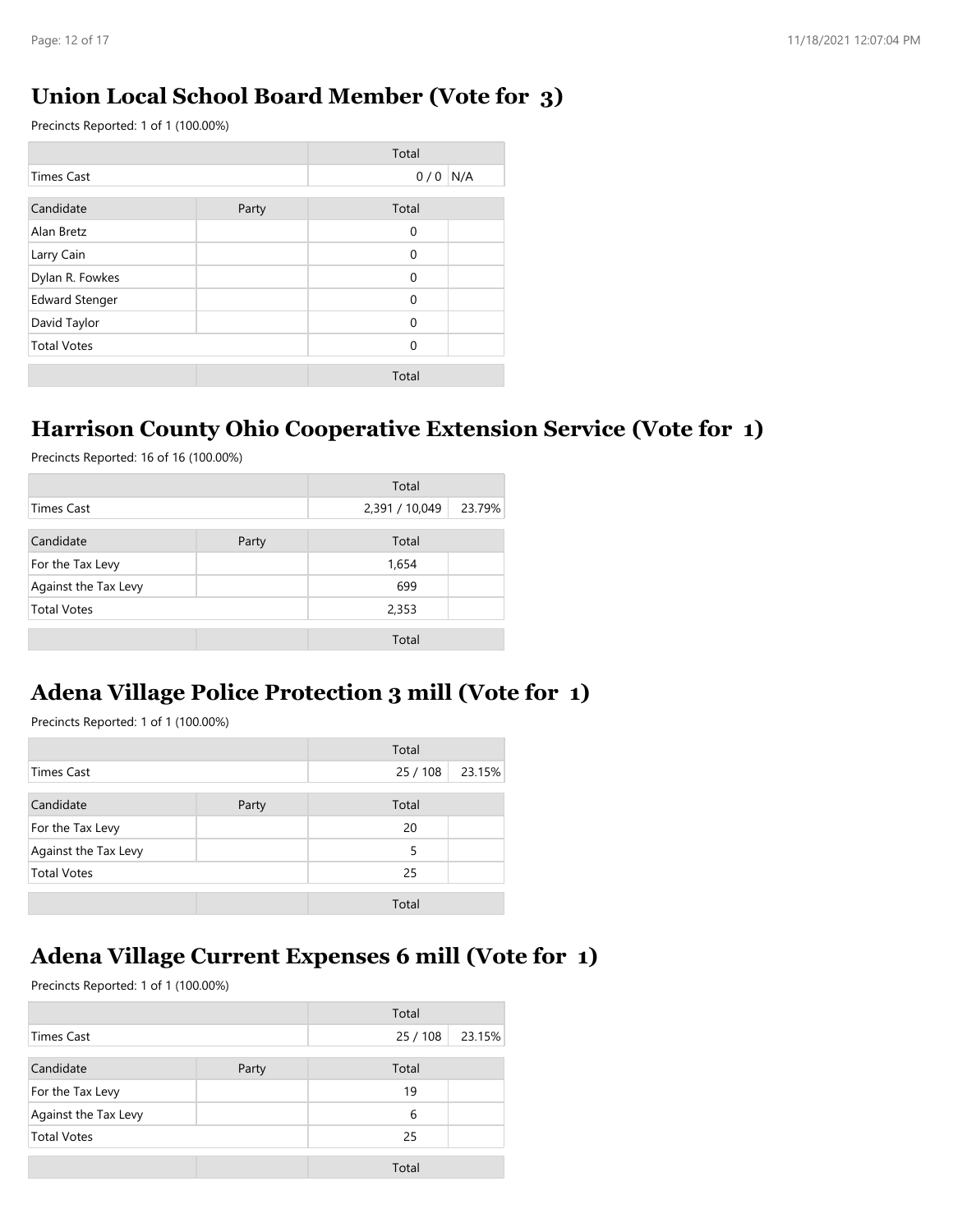#### **Bowerston 1 mill Parks (Vote for 1)**

Precincts Reported: 1 of 1 (100.00%)

|                      |       | Total    |        |
|----------------------|-------|----------|--------|
| <b>Times Cast</b>    |       | 45 / 192 | 23.44% |
| Candidate            | Party | Total    |        |
| For the Tax Levy     |       | 28       |        |
| Against the Tax Levy |       | 17       |        |
| <b>Total Votes</b>   |       | 45       |        |
|                      |       | Total    |        |

#### **Freeport Village Current Expense 0.89 mill (Vote for 1)**

Precincts Reported: 1 of 1 (100.00%)

|                      |       | Total  |        |
|----------------------|-------|--------|--------|
| <b>Times Cast</b>    |       | 50/206 | 24.27% |
| Candidate            | Party | Total  |        |
| For the Tax Levy     |       | 33     |        |
| Against the Tax Levy |       | 17     |        |
| <b>Total Votes</b>   |       | 50     |        |
|                      |       | Total  |        |

#### **Freeport Village Current Expense 1 mill (Vote for 1)**

Precincts Reported: 1 of 1 (100.00%)

|                      |       | Total  |        |
|----------------------|-------|--------|--------|
| Times Cast           |       | 50/206 | 24.27% |
| Candidate            | Party | Total  |        |
| For the Tax Levy     |       | 35     |        |
| Against the Tax Levy |       | 15     |        |
| <b>Total Votes</b>   |       | 50     |        |
|                      |       | Total  |        |

#### **Freeport Village Current Expense 3.5 mill (Vote for 1)**

|                      |       | Total  |        |
|----------------------|-------|--------|--------|
| Times Cast           |       | 50/206 | 24.27% |
| Candidate            | Party | Total  |        |
| For the Tax Levy     |       | 33     |        |
| Against the Tax Levy |       | 16     |        |
| <b>Total Votes</b>   |       | 49     |        |
|                      |       | Total  |        |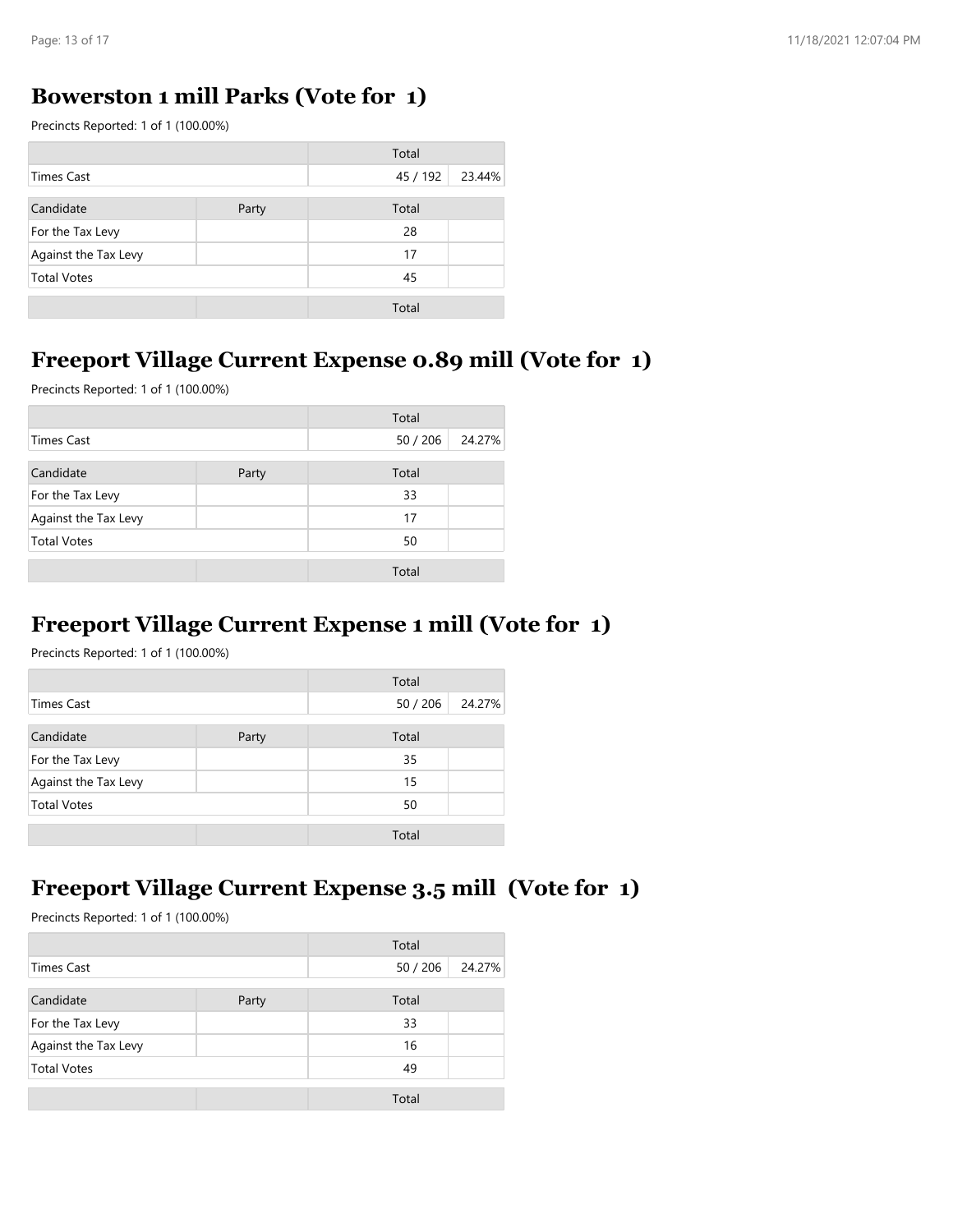#### **Freeport Village Fire .89 mill (Vote for 1)**

Precincts Reported: 1 of 1 (100.00%)

|                      |       | Total  |        |
|----------------------|-------|--------|--------|
| <b>Times Cast</b>    |       | 50/206 | 24.27% |
| Candidate            | Party | Total  |        |
| For the Tax Levy     |       | 36     |        |
| Against The Tax Levy |       | 12     |        |
| <b>Total Votes</b>   |       | 48     |        |
|                      |       | Total  |        |

#### **Freeport Village Streets 2.67 mill (Vote for 1)**

Precincts Reported: 1 of 1 (100.00%)

|                      |       | Total  |        |
|----------------------|-------|--------|--------|
| <b>Times Cast</b>    |       | 50/206 | 24.27% |
| Candidate            | Party | Total  |        |
| For the Tax Levy     |       | 32     |        |
| Against the Tax Levy |       | 17     |        |
| <b>Total Votes</b>   |       | 49     |        |
|                      |       | Total  |        |

#### **New Athens Village Current Expenses 1 mill (Vote for 1)**

Precincts Reported: 1 of 1 (100.00%)

|                      |       | Total    |        |
|----------------------|-------|----------|--------|
| Times Cast           |       | 35 / 199 | 17.59% |
| Candidate            | Party | Total    |        |
| For the Tax Levy     |       | 33       |        |
| Against the Tax Levy |       | 2        |        |
| <b>Total Votes</b>   |       | 35       |        |
|                      |       | Total    |        |

#### **New Athens 4.2 mill Current Expenses (Vote for 1)**

|                      |       | Total    |        |
|----------------------|-------|----------|--------|
| Times Cast           |       | 35 / 199 | 17.59% |
| Candidate            | Party | Total    |        |
| For the Tax Levy     |       | 29       |        |
| Against the Tax Levy |       | 6        |        |
| <b>Total Votes</b>   |       | 35       |        |
|                      |       | Total    |        |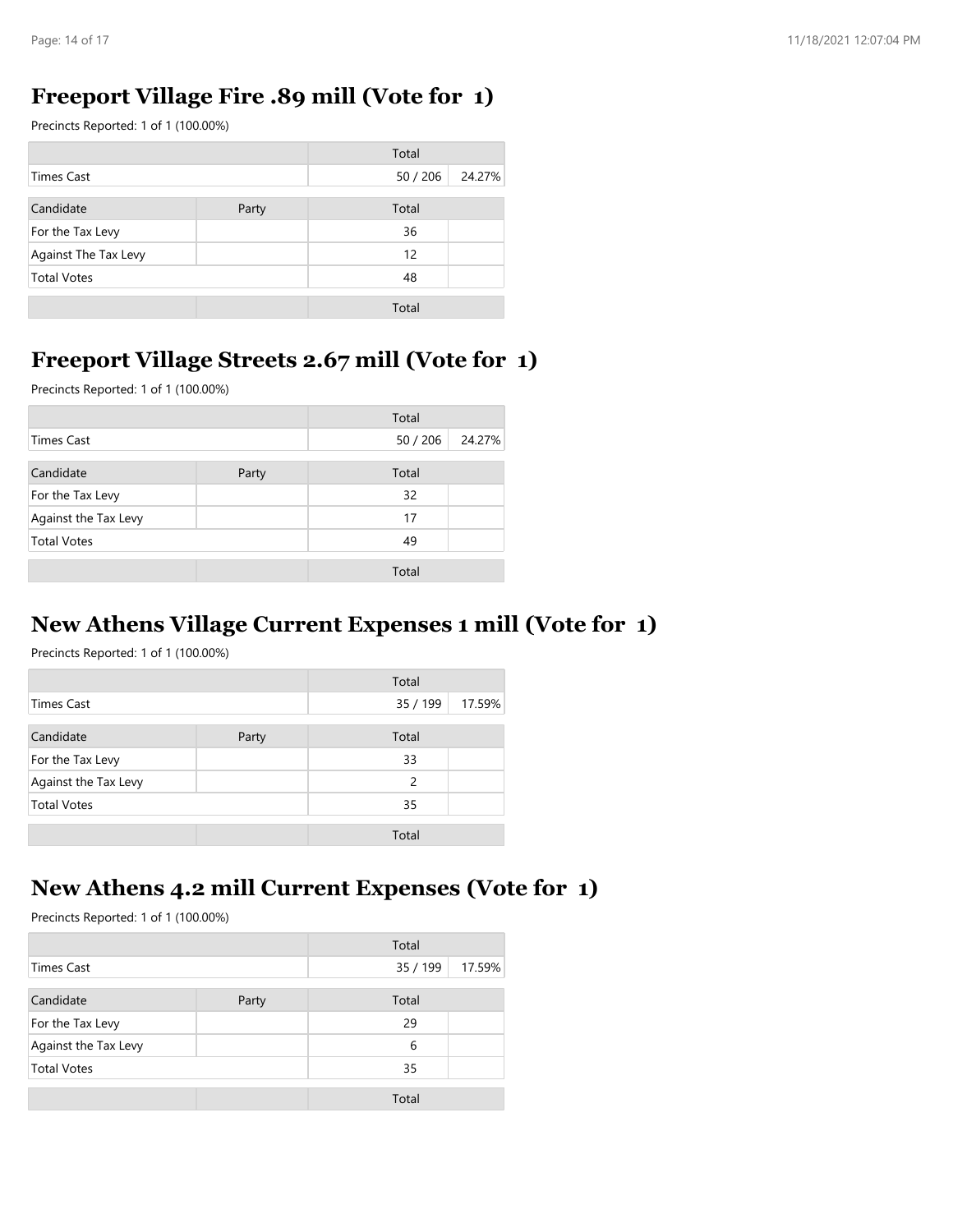#### **Jewett Village 2 mill Levy Police (Vote for 1)**

Precincts Reported: 1 of 1 (100.00%)

|                      |       | Total   |        |
|----------------------|-------|---------|--------|
| <b>Times Cast</b>    |       | 171/387 | 44.19% |
| Candidate            | Party | Total   |        |
| For the Tax Levy     |       | 68      |        |
| Against the Tax Levy |       | 101     |        |
| <b>Total Votes</b>   |       | 169     |        |
|                      |       | Total   |        |

#### **Jewett Village Ambulance and Emergency Medical 2.25 Mill (Vote for 1)**

Precincts Reported: 1 of 1 (100.00%)

|                      |       | Total   |        |
|----------------------|-------|---------|--------|
| <b>Times Cast</b>    |       | 171/387 | 44.19% |
| Candidate            | Party | Total   |        |
| For the Tax Levy     |       | 121     |        |
| Against the Tax Levy |       | 47      |        |
| <b>Total Votes</b>   |       | 168     |        |
|                      |       | Total   |        |

#### **Jewett Village Local Liquor Option By Petition (Vote for 1)**

Precincts Reported: 1 of 1 (100.00%)

|                    |       | Total   |        |
|--------------------|-------|---------|--------|
| Times Cast         |       | 171/387 | 44.19% |
| Candidate          | Party | Total   |        |
| Yes                |       | 143     |        |
| No                 |       | 24      |        |
| <b>Total Votes</b> |       | 167     |        |
|                    |       | Total   |        |

#### **Jewett Village Local Liquor Option Sunday Sales (Vote for 1)**

|                    |       | Total     |        |
|--------------------|-------|-----------|--------|
| <b>Times Cast</b>  |       | 171 / 387 | 44.19% |
| Candidate          | Party | Total     |        |
| Yes                |       | 137       |        |
| No                 |       | 30        |        |
| <b>Total Votes</b> |       | 167       |        |
|                    |       | Total     |        |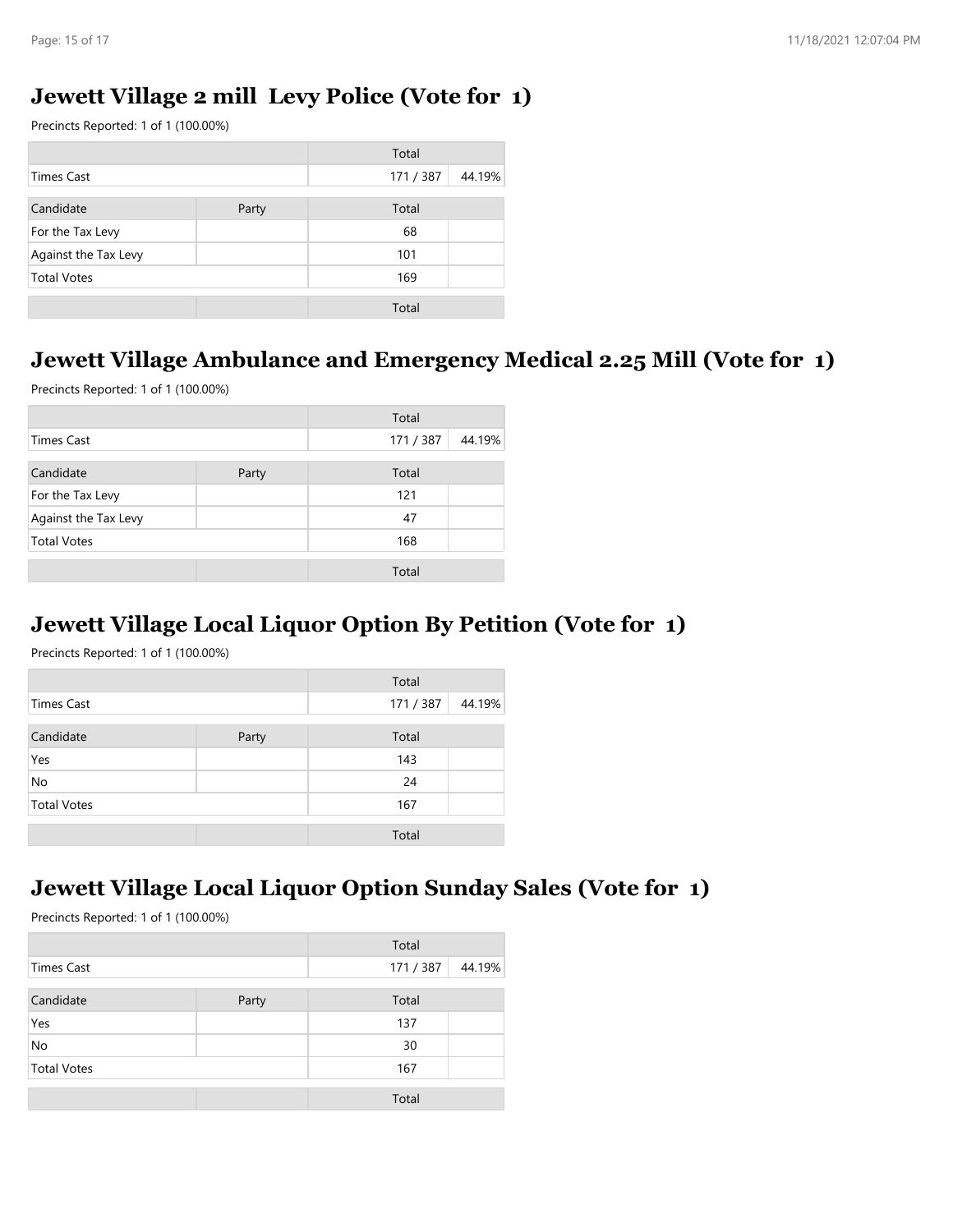### **Cadiz Twp .50 mill Cemetery Renewal (Vote for 1)**

Precincts Reported: 2 of 2 (100.00%)

|                      |       | Total       |        |
|----------------------|-------|-------------|--------|
| <b>Times Cast</b>    |       | 373 / 2,349 | 15.88% |
| Candidate            | Party | Total       |        |
| For the Tax Levy     |       | 281         |        |
| Against the Tax Levy |       | 90          |        |
| <b>Total Votes</b>   |       | 371         |        |
|                      |       | Total       |        |

### **Monroe Twp 1 mill Fire Protection (Vote for 1)**

Precincts Reported: 1 of 1 (100.00%)

|                      |       | Total     |        |
|----------------------|-------|-----------|--------|
| Times Cast           |       | 130 / 691 | 18.81% |
| Candidate            | Party | Total     |        |
| For the Tax Levy     |       | 111       |        |
| Against the Tax Levy |       | 16        |        |
| <b>Total Votes</b>   |       | 127       |        |
|                      |       | Total     |        |

### **Monroe Twp 0.5 mills Fire Protection (Vote for 1)**

Precincts Reported: 1 of 1 (100.00%)

|                      |       | Total     |        |
|----------------------|-------|-----------|--------|
| Times Cast           |       | 130 / 691 | 18.81% |
| Candidate            | Party | Total     |        |
| For the Tax Levy     |       | 112       |        |
| Against the Tax Levy |       | 16        |        |
| <b>Total Votes</b>   |       | 128       |        |
|                      |       | Total     |        |

### **Monroe Twp 0.5 mills Fire Protection (Vote for 1)**

|                      |       | Total     |        |
|----------------------|-------|-----------|--------|
| Times Cast           |       | 130 / 691 | 18.81% |
| Candidate            | Party | Total     |        |
| For the Tax Levy     |       | 109       |        |
| Against the Tax Levy |       | 18        |        |
| <b>Total Votes</b>   |       | 127       |        |
|                      |       | Total     |        |